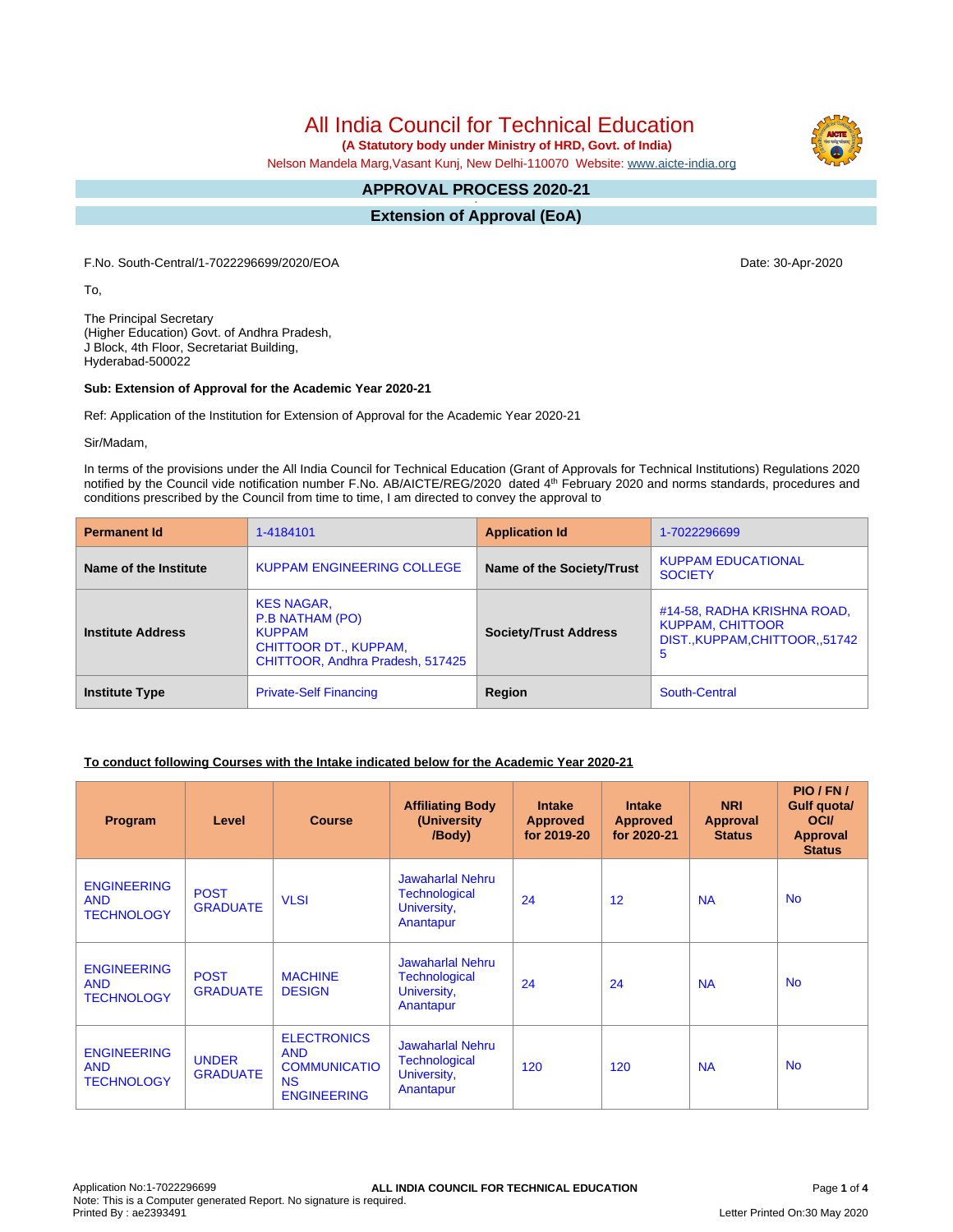| <b>ENGINEERING</b><br><b>AND</b><br><b>TECHNOLOGY</b> | <b>UNDER</b><br><b>GRADUATE</b> | <b>COMPUTER</b><br><b>SCIENCE AND</b><br><b>ENGINEERING</b>                 | <b>Jawaharlal Nehru</b><br><b>Technological</b><br>University,<br>Anantapur                 | 120 | 120 | <b>NA</b> | <b>No</b> |
|-------------------------------------------------------|---------------------------------|-----------------------------------------------------------------------------|---------------------------------------------------------------------------------------------|-----|-----|-----------|-----------|
| <b>ENGINEERING</b><br><b>AND</b><br><b>TECHNOLOGY</b> | <b>UNDER</b><br><b>GRADUATE</b> | <b>ELECTRICAL</b><br><b>AND</b><br><b>ELECTRONICS</b><br><b>ENGINEERING</b> | <b>Jawaharlal Nehru</b><br><b>Technological</b><br>University,<br>Anantapur                 | 60  | 60  | <b>NA</b> | <b>No</b> |
| <b>ENGINEERING</b><br><b>AND</b><br><b>TECHNOLOGY</b> | <b>UNDER</b><br><b>GRADUATE</b> | <b>MECHANICAL</b><br><b>ENGINEERING</b>                                     | <b>Jawaharlal Nehru</b><br><b>Technological</b><br>University,<br>Anantapur                 | 60  | 60  | <b>NA</b> | <b>No</b> |
| <b>ENGINEERING</b><br><b>AND</b><br><b>TECHNOLOGY</b> | <b>UNDER</b><br><b>GRADUATE</b> | <b>CIVIL</b><br><b>ENGINEERING</b>                                          | <b>Jawaharlal Nehru</b><br>Technological<br>University,<br>Anantapur                        | 60  | 60  | <b>NA</b> | <b>No</b> |
| <b>ENGINEERING</b><br><b>AND</b><br><b>TECHNOLOGY</b> | <b>POST</b><br><b>GRADUATE</b>  | <b>POWER</b><br><b>ELECTRONICS</b>                                          | <b>Jawaharlal Nehru</b><br><b>Technological</b><br>University,<br>Anantapur                 | 18  | 18  | <b>NA</b> | <b>No</b> |
| <b>ENGINEERING</b><br><b>AND</b><br><b>TECHNOLOGY</b> | <b>POST</b><br><b>GRADUATE</b>  | <b>EMBEDDED</b><br><b>SYSTEMS</b>                                           | <b>Jawaharlal Nehru</b><br>Technological<br>University,<br>Anantapur                        | 18  | 18  | <b>NA</b> | <b>No</b> |
| <b>ENGINEERING</b><br><b>AND</b><br><b>TECHNOLOGY</b> | <b>POST</b><br><b>GRADUATE</b>  | <b>COMPUTER</b><br><b>SCIENCE AND</b><br><b>ENGINEERING</b>                 | <b>Jawaharlal Nehru</b><br><b>Technological</b><br>University,<br>Anantapur                 | 18  | 18  | <b>NA</b> | <b>No</b> |
| <b>MANAGEMENT</b>                                     | <b>POST</b><br><b>GRADUATE</b>  | <b>MBA</b>                                                                  | <b>Jawaharlal Nehru</b><br><b>Technological</b><br>University,<br>Anantapur                 | 120 | 120 | <b>NA</b> | <b>No</b> |
| <b>ENGINEERING</b><br><b>AND</b><br><b>TECHNOLOGY</b> | <b>DIPLOMA</b>                  | <b>ELECTRICAL</b><br><b>AND</b><br><b>ELECTRONICS</b><br><b>ENGINEERING</b> | <b>State Board of</b><br><b>Technical</b><br><b>Education and</b><br>Training,<br>Hyderabad | 60  | 60  | <b>NA</b> | <b>No</b> |
| <b>ENGINEERING</b><br><b>AND</b><br><b>TECHNOLOGY</b> | <b>DIPLOMA</b>                  | <b>ELECTRONICS</b><br>&<br><b>COMMUNICATIO</b><br><b>N ENGG</b>             | <b>State Board of</b><br><b>Technical</b><br><b>Education and</b><br>Training,<br>Hyderabad | 60  | 60  | <b>NA</b> | <b>No</b> |
| <b>ENGINEERING</b><br><b>AND</b><br><b>TECHNOLOGY</b> | <b>DIPLOMA</b>                  | <b>MECHANICAL</b><br><b>ENGINEERING</b>                                     | <b>State Board of</b><br><b>Technical</b><br><b>Education and</b><br>Training,<br>Hyderabad | 60  | 60  | <b>NA</b> | <b>No</b> |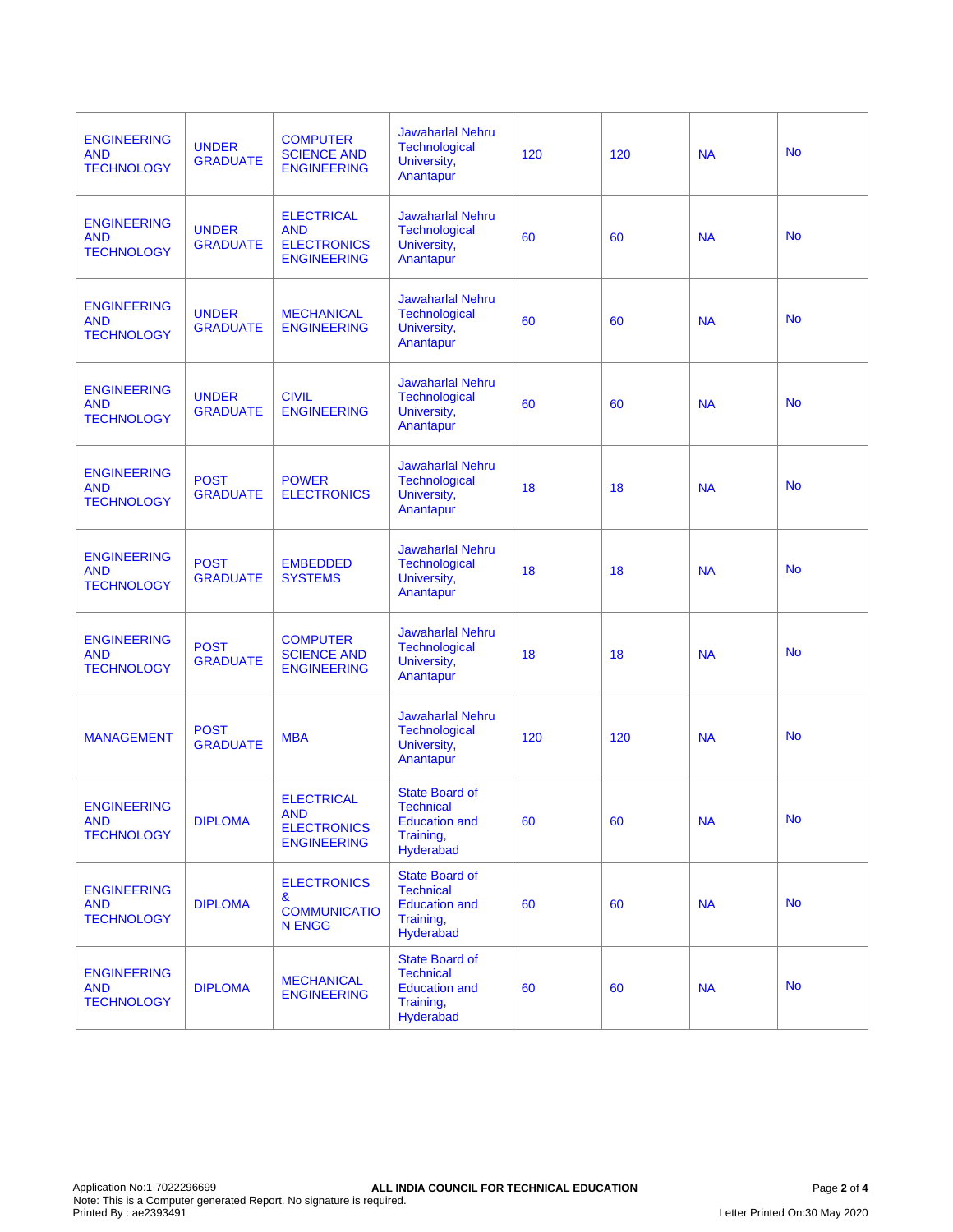#### **It is mandatory to comply with all the essential requirements as given in APH 2020-21 (Appendix 6)**

The Institution/ University is having the following deficiencies as per the online application submitted to AICTE and the same shall be complied within Two year from the date of issue of this EoA

| Deficiencies Noted based on Self Disclosure |                   |  |  |
|---------------------------------------------|-------------------|--|--|
| <b>Particulars</b>                          | <b>Deficiency</b> |  |  |
| 1. Faculty Deficiency                       | Yes               |  |  |

**\***Please refer Deficiency Report for details

# **Important Instructions**

- 1. The State Government/ UT/ Directorate of Technical Education/ Directorate of Medical Education shall ensure that 10% of reservation for Economically Weaker Section (EWS) as per the reservation policy for admission, operational from the Academic year 2020-21 is implemented without affecting the reservation percentages of SC/ ST/ OBC/ General. However, this would not be applicable in the case of Minority Institutions referred to the Clause (1) of Article 30 of Constitution of India. Such Institution shall be permitted to increase in annual permitted strength over a maximum period of two years beginning with the Academic Year 2020-21
- 2. The Institution offering courses earlier in the Regular Shift, First Shift, Second Shift/Part Time now amalgamated as total intake shall have to fulfil all facilities such as Infrastructure, Faculty and other requirements as per the norms specified in the Approval Process Handbook 2020-21 for the Total Approved Intake. Further, the Institutions Deemed to be Universities/ Institutions having Accreditation/ Autonomy status shall have to maintain the Faculty: Student ratio as specified in the Approval Process Handbook. All such Institutions/ Universities shall have to create the necessary Faculty, Infrastructure and other facilities WITHIN 2 YEARS to fulfil the norms based on the Affidavit submitted to AICTE.
- 3. In case of any differences in content in this Computer generated Extension of Approval Letter, the content/information as approved by the Executive Council / General Council as available on the record of AICTE shall be final and binding.
- 4. Strict compliance of Anti-Ragging Regulation: Approval is subject to strict compliance of provisions made in AICTE Regulation notified vide F. No. 373/Legal/AICTE/2009 dated July 1, 2009 for Prevention and Prohibition of Ragging in Technical Institutions. In case Institution fails to take adequate steps to Prevent Ragging or fails to act in accordance with AICTE Regulation or fails to punish perpetrators or incidents of Ragging, it will be liable to take any action as defined under clause 9(4) of the said Regulation.

**Prof.Rajive Kumar Member Secretary, AICTE**

Copy to:

- **1. The Director Of Technical Education\*\*, Andhra Pradesh**
- **2**. **The Registrar\*\*,** Jawaharlal Nehru Technological University, Anantapur
- **3. The Principal / Director,** KUPPAM ENGINEERING COLLEGE Kes Nagar, P.B Natham (Po) Kuppam Chittoor Dt., Kuppam,Chittoor, Andhra Pradesh,517425

#### **4. The Secretary / Chairman,** #14-58, RADHA KRISHNA ROAD, KUPPAM, CHITTOOR DIST. KUPPAM,CHITTOOR ,517425